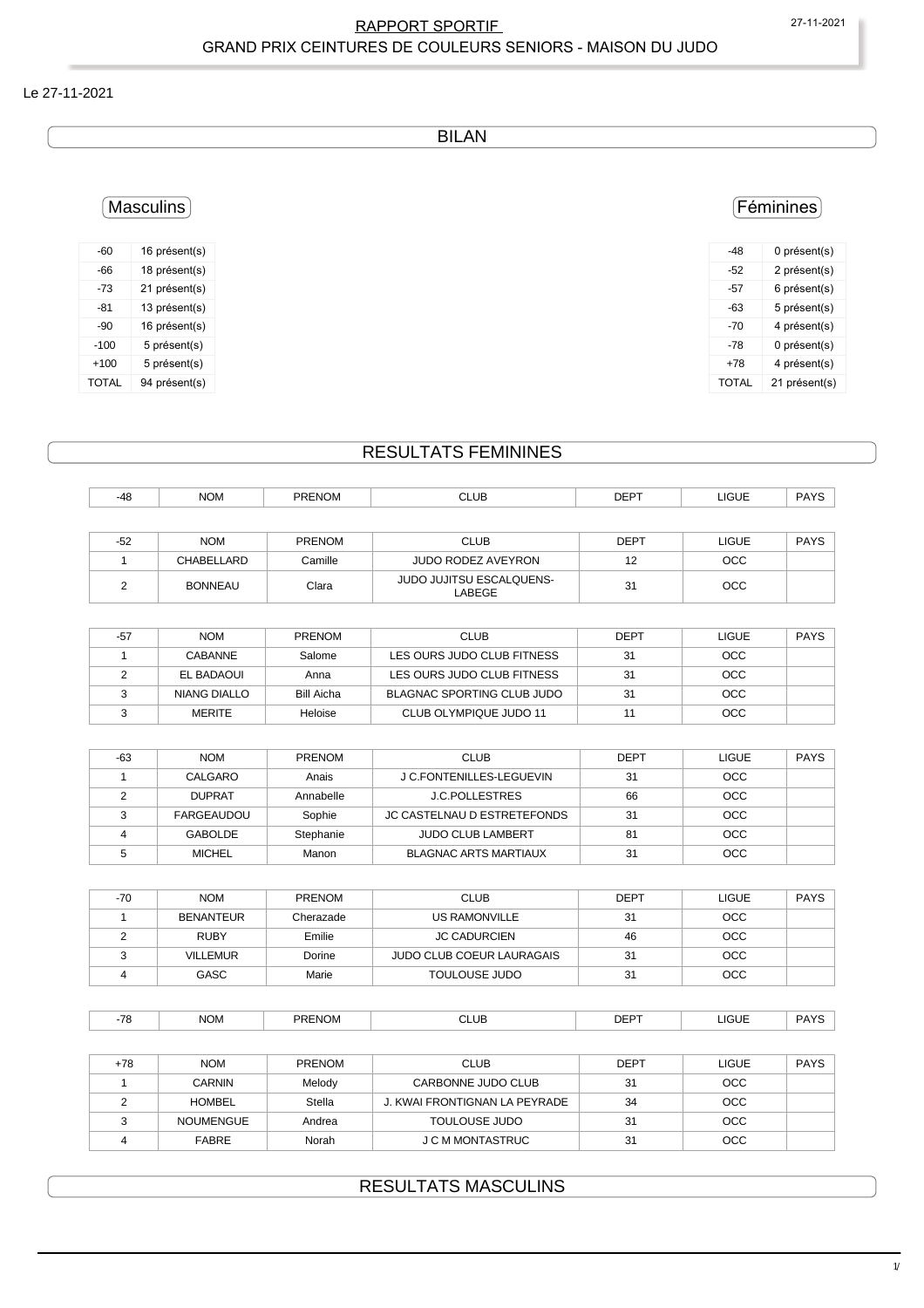#### RAPPORT SPORTIF 27-11-2021 GRAND PRIX CEINTURES DE COULEURS SENIORS - MAISON DU JUDO

| $-60$          | <b>NOM</b>                         | PRENOM    | <b>CLUB</b>                  | <b>DEPT</b> | <b>LIGUE</b> | <b>PAYS</b> |
|----------------|------------------------------------|-----------|------------------------------|-------------|--------------|-------------|
|                | <b>VIELFAURE</b>                   | Guillaume | <b>GORILLA TEAM</b>          | 34          | <b>OCC</b>   |             |
| $\overline{2}$ | <b>GIRARDEY</b>                    | Damien    | CABESTANY O.CUL.OMN.JUDO     | 66          | <b>OCC</b>   |             |
| 3              | <b>LLENSE</b>                      | Leo       | <b>J.C.POLLESTRES</b>        | 66          | <b>OCC</b>   |             |
| 3              | CASBAS                             | Luca      | <b>TORII JUDO CLUB</b>       | 31          | <b>OCC</b>   |             |
| 5              | <b>BOYER</b>                       | Elliot    | <b>JUDO CLUB PECHBONNIEU</b> | 31          | <b>OCC</b>   |             |
| 5              | <b>CHEVROLLIER</b><br><b>MARTY</b> | Terren    | CTE QUARTIER CROIX DE PIERRE | 31          | <b>OCC</b>   |             |
|                | <b>BASSE</b><br><b>BROUSSE</b>     | Guilyan   | U S COLOMIERS JUDO           | 31          | <b>OCC</b>   |             |
|                | <b>GRANOVSKI</b>                   | Dimitri   | <b>JUDO CLUB LIMOUXIN</b>    | 11          | <b>OCC</b>   |             |

| $-66$    | <b>NOM</b>       | PRENOM         | <b>CLUB</b>                               | <b>DEPT</b> | <b>LIGUE</b> | <b>PAYS</b> |
|----------|------------------|----------------|-------------------------------------------|-------------|--------------|-------------|
| $\Omega$ | <b>DELON</b>     | Florian        | J. KWAI FRONTIGNAN LA PEYRADE             | 34          | <b>OCC</b>   |             |
| 0        | <b>ESTEVES</b>   | <b>Nicolas</b> | <b>JC CADURCIEN</b>                       | 46          | <b>OCC</b>   |             |
| 0        | <b>AGOSTINIS</b> | Nilo           | DOJO DE FOIX                              | 09          | <b>OCC</b>   |             |
| 0        | <b>SERRAZ</b>    | Remi           | <b>DOJO UNIONAIS</b>                      | 31          | <b>OCC</b>   |             |
| $\Omega$ | <b>GARCIA</b>    | Tom            | U S COLOMIERS JUDO                        | 31          | <b>OCC</b>   |             |
| $\Omega$ | <b>EYCHENNE</b>  | Matheo         | KODOKAN PAMIERS JUDO                      | 09          | <b>OCC</b>   |             |
| $\Omega$ | GUILLOU          | Pierre Yves    | <b>JUDO JUJITSU ESCALQUENS-</b><br>LABEGE | 31          | <b>OCC</b>   |             |
| $\Omega$ | <b>TROUVE</b>    | Enzo           | OLYMPIA JUDO 31                           | 31          | <b>OCC</b>   |             |
| $\Omega$ | COLLARD          | Sebastien      | JC VILLEFRANCHE LAURAGAIS                 | 31          | <b>OCC</b>   |             |
| $\Omega$ | CALGARO          | Olivier        | J C.FONTENILLES-LEGUEVIN                  | 31          | <b>OCC</b>   |             |
| 0        | LY               | Ambroise       | CTE QUARTIER CROIX DE PIERRE              | 31          | <b>OCC</b>   |             |
| $\Omega$ | <b>FAURE</b>     | Thomas         | TERRASSES ET RIVES DU TARN                | 82          | <b>OCC</b>   |             |
| $\Omega$ | <b>SALLES</b>    | Alexandre      | KODOKAN PAMIERS JUDO                      | 09          | <b>OCC</b>   |             |

| $-73$ | <b>NOM</b>        | PRENOM     | <b>CLUB</b>                       | <b>DEPT</b> | <b>LIGUE</b> | <b>PAYS</b> |
|-------|-------------------|------------|-----------------------------------|-------------|--------------|-------------|
|       | GRASSAUD          | Guillaume  | LES OURS JUDO CLUB FITNESS        | 31          | <b>OCC</b>   |             |
| ↷     | <b>HOLIERHOEK</b> | Thomas     | <b>BLAGNAC SPORTING CLUB JUDO</b> | 31          | <b>OCC</b>   |             |
| 3     | <b>PROISY</b>     | Alexandre  | <b>JUDO CLUB LIMOUXIN</b>         | 11          | <b>OCC</b>   |             |
| 3     | <b>DAVID</b>      | Jean Edern | TOULOUSE JUDO                     | 31          | <b>OCC</b>   |             |
| 5     | <b>RUBIRA</b>     | Dorian     | J C M MONTASTRUC                  | 31          | <b>OCC</b>   |             |
| 5     | <b>ROUVIERE</b>   | Yvain      | <b>JUDO CLUB MONTGISCARD</b>      | 31          | <b>OCC</b>   |             |
|       | <b>ROQUES</b>     | Mathis     | BLAGNAC SPORTING CLUB JUDO        | 31          | <b>OCC</b>   |             |
|       | ARMENGAUD         | Romain     | TOULOUSE JUDO                     | 31          | <b>OCC</b>   |             |

| $-81$ | <b>NOM</b>      | <b>PRENOM</b>   | <b>CLUB</b>                  | <b>DEPT</b> | <b>LIGUE</b> | <b>PAYS</b> |
|-------|-----------------|-----------------|------------------------------|-------------|--------------|-------------|
|       | RAHALI          | Marwen          | LES OURS JUDO CLUB FITNESS   | 31          | <b>OCC</b>   |             |
| C     | LEROY           | Thomas          | <b>GORILLA TEAM</b>          | 34          | <b>OCC</b>   |             |
| 3     | <b>FONTANA</b>  | Jean Jacques    | <b>BLAGNAC ARTS MARTIAUX</b> | 31          | <b>OCC</b>   |             |
| 3     | <b>TODESCO</b>  | Stephane        | LES OURS JUDO CLUB FITNESS   | 31          | <b>OCC</b>   |             |
| 5     | <b>GERARD</b>   | Sammy           | <b>JC CADURCIEN</b>          | 46          | <b>OCC</b>   |             |
| 5     | <b>GRAS</b>     | <b>Baptiste</b> | <b>AVENIR FONSORBAIS</b>     | 31          | <b>OCC</b>   |             |
|       | <b>POVEDA</b>   | Raphael         | <b>JUDO CLUB DES MAZADES</b> | 31          | <b>OCC</b>   |             |
|       | <b>DERGHOUM</b> | <b>Bilel</b>    | <b>JUDO CLUB MARSSACOIS</b>  | 81          | <b>OCC</b>   |             |

| $-90$ | <b>NOM</b>       | PRENOM         | <b>CLUB</b>                  | <b>DEPT</b> | <b>LIGUE</b> | <b>PAYS</b> |
|-------|------------------|----------------|------------------------------|-------------|--------------|-------------|
|       | <b>DUROT</b>     | Dimitri        | LES OURS JUDO CLUB FITNESS   | 31          | <b>OCC</b>   |             |
| ◠     | <b>HERMAND</b>   | David          | LES OURS JUDO CLUB FITNESS   | 31          | <b>OCC</b>   |             |
| 3     | LEURIDAN         | Aymeric        | CARBONNE JUDO CLUB           | 31          | <b>OCC</b>   |             |
| 3     | ATTAL            | Pierre         | BLAGNAC SPORTING CLUB JUDO   | 31          | <b>OCC</b>   |             |
| 5     | ZANNIER          | <b>Nicolas</b> | <b>JUDO CLUB MAZAMETAIN</b>  | 81          | <b>OCC</b>   |             |
| 5     | <b>DESPOISSE</b> | Arnaud         | <b>JUDO CLUB DES MAZADES</b> | 31          | <b>OCC</b>   |             |
|       | <b>SOBRAQUES</b> | Aubin          | <b>J.C.POLLESTRES</b>        | 66          | <b>OCC</b>   |             |
|       | <b>ORTEGA</b>    | Jean Sylvain   | <b>JUDO CLUB MARSSACOIS</b>  | 81          | <b>OCC</b>   |             |